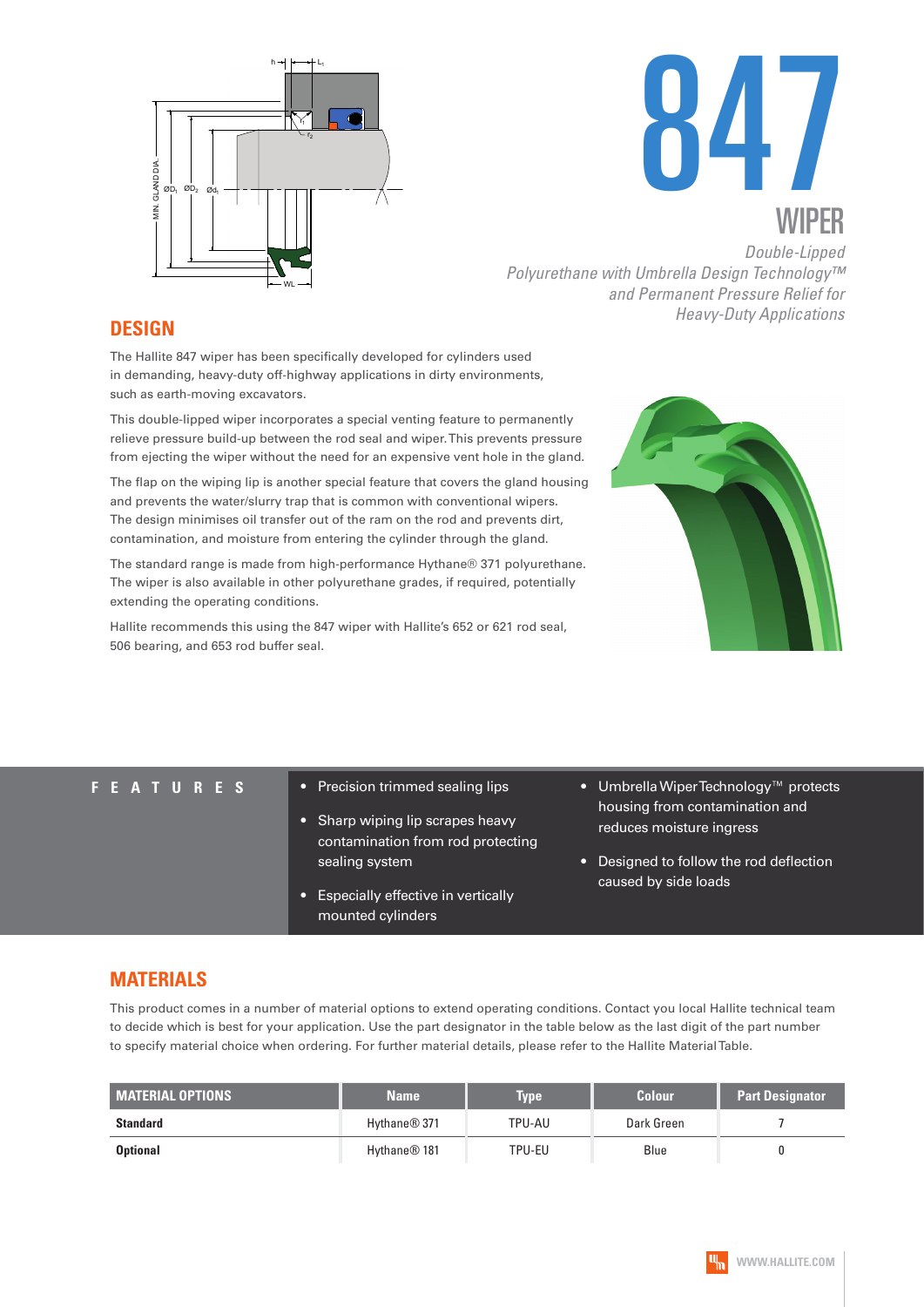# **TECHNICAL DETAILS**

| <b>LOPERATING CONDITIONS</b> | <b>METRIC</b>                     | <b>INCH</b>                   |
|------------------------------|-----------------------------------|-------------------------------|
| <b>Maximum Speed</b>         | 4.0 <sub>m/sec</sub>              | $12.0$ ft/sec                 |
| <b>Temperature Range</b>     | $-40^{\circ}$ C +100 $^{\circ}$ C | $-40^{\circ}F + 212^{\circ}F$ |

**NOTE**

Data given are maximum values and can apply depending on specific application. Maximum ratings of temperature, pressure, or operating speeds are dependent on fluid medium, surface, gap value, and other variables such as dynamic or static service. Maximum values are not intended for use together at the same time, e.g. max temperature and max pressure. Please contact your Hallite technical representative for application support.

| <b>SURFACE ROUGHNESS</b>         | umRa               | umRz               | umRt              | uinRa     | uinRz     | <b>uinRt</b> |
|----------------------------------|--------------------|--------------------|-------------------|-----------|-----------|--------------|
| <b>Dynamic Sealing Face ØD</b> , | $0.1 - 0.4$        | $1.6 \text{ max}$  | 4 max             | $4 - 16$  | $63$ max  | $157$ max    |
| <b>Static Sealing Face Ød,</b>   | 1.6 max            | 6.3 <sub>max</sub> | 10 <sub>max</sub> | $63$ max  | $250$ max | 394 max      |
| <b>Static Housing Faces L.</b>   | 3.2 <sub>max</sub> | 10 <sub>max</sub>  | $16$ max          | $125$ max | 394 max   | $630$ max    |

| <b>RADII</b>                     |           |           |            |       |
|----------------------------------|-----------|-----------|------------|-------|
| <b>Rod Diameter Ød, mm</b>       | $\leq 50$ | $\leq 90$ | $\leq 200$ | > 200 |
| Max Fillet Rad r <sub>1</sub> mm | 0.40      | 0.40      | 0.40       | 0.80  |
| Max Fillet Rad r, mm             | 0.20      | 0.40      | 0.60       | 0.80  |

| <b>TOLERANCES</b> | $\mathfrak{gd}_{1}$ | ØD, | T               |             | ш           |
|-------------------|---------------------|-----|-----------------|-------------|-------------|
| mm                | f <sub>9</sub>      | H1  | H <sub>11</sub> | $+0.20 - 0$ | $+0.20 - 0$ |